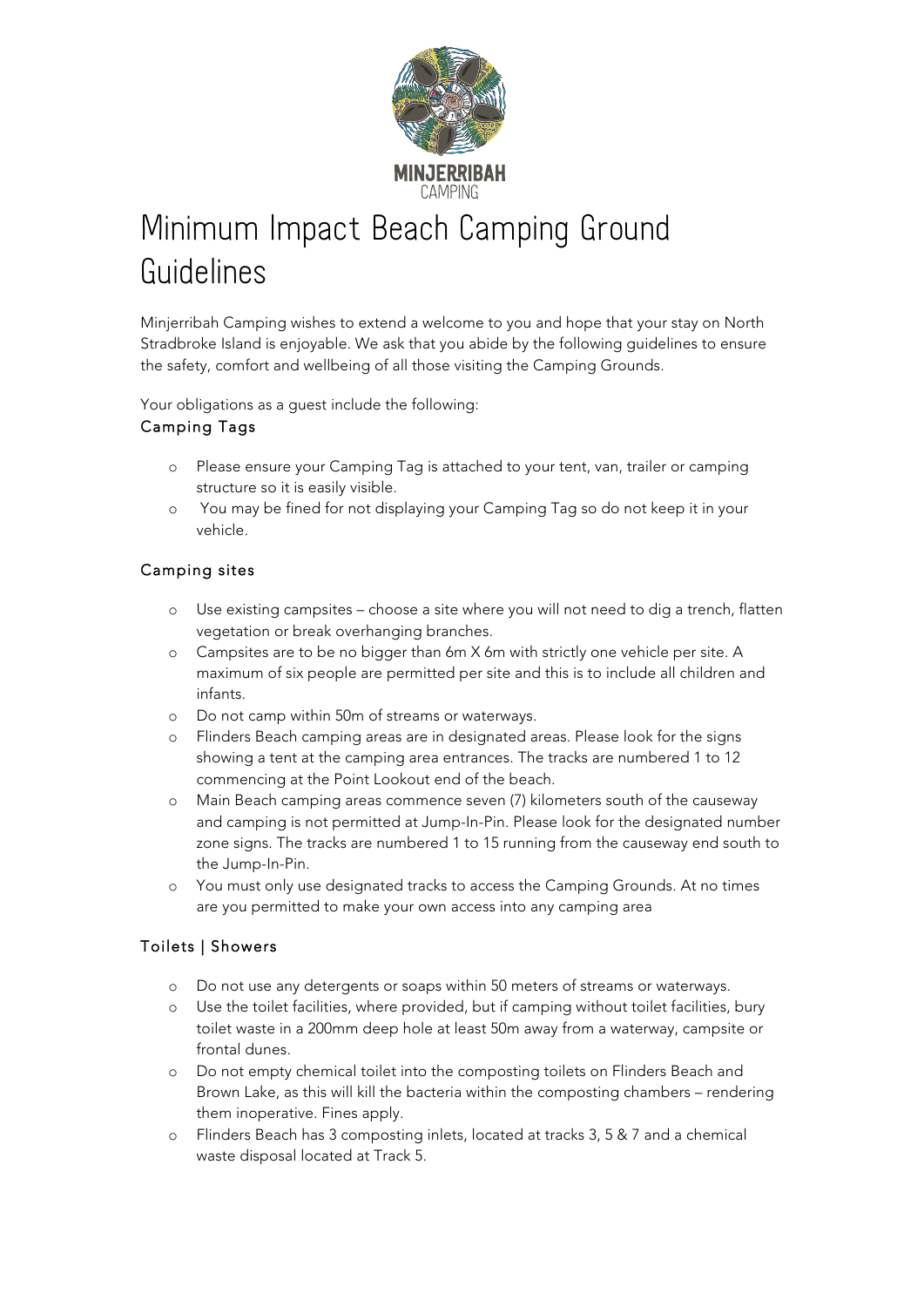# Rubbish

- o Take your rubbish with you and dispose of it at home or at designated waste disposal sites.
- o When fishing is completed, please deposit unwanted bait in the ocean taking care to remove all plastic from the beaches. Plastic is one of the largest killers of sea life.
- o Flinders Beach has trailer bins located at tracks 1,3,5,11 & wheelie bins at track 7.
- o Main Beach has wheelie bins located at the Causeway access point. Cooking
- o Preferably use fuel stoves.
- o Generators may be used between 7am and 9pm only.
- o Cooking fires are allowed on condition that they are extinguished with water (not sand) after use.
- o If a cooking fire is necessary, always keep it small, and where possible light fires where it is already cleared of vegetation, on the site of a previous fire.
- o You must bring all firewood with you. Do not collect firewood from the beaches or dunes. Do not cut branches from trees for firewood.
- o Always observe fire bans. Extinguish all fires once cooking is complete.
- o Bonfires are not permitted, either on the beach or in the camping grounds.

# Dogs

- o We allow 2 dogs per campsite in the Flinders Beach and Main Beach camping areas.
- o Dogs must be on a leash and under control at all times.
- o You are responsible for your dog at all times, and you may be asked to leave the camping areas if your dog exhibits bad behavior or makes excessive noise.
- o The only off leash area on the beach is at Home Beach located between Rocky Point and the Rocky Headland in front of the Point Lookout Hotel.

# 4WD Vehicles

- o Before accessing the beaches a Vehicle Access Permit must be purchased.
- o Vehicle Access Permit must be attached to all vehicles (on lower left side of windscreen).
- o Please access the camping areas through the tracks provided, and DO NOT make your own tracks.
- o The speed limit on Flinders Beach is 40 km/ph.
- o The speed limit on and Main Beach is 60 km/ph.
- o Driving is not permitted on the beaches 1 hour and 15 minutes each side of high tide time.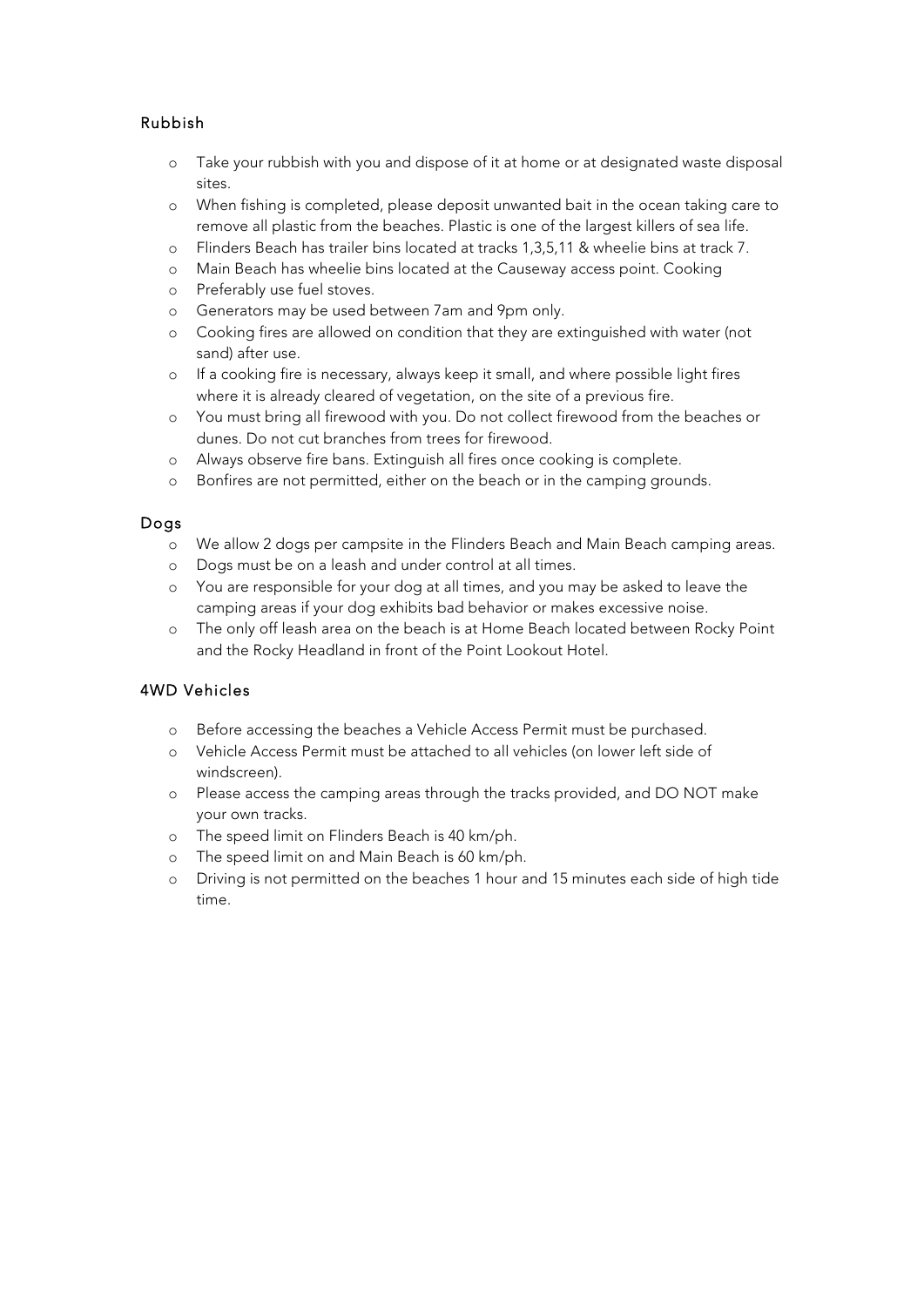# Terms & Conditions

We want you to enjoy your camping holiday but we just have a few things you need to know.

#### Booking Conditions:

Site fee covers the cost of the first two people. All fees and charges are in Australian dollars, and are subject to change without notice.

#### Cabin minimum stay:

Off-Peak season-Two night minimum for stays commencing Fridays and Saturdays, otherwise one night (one night surcharge applies) Peak season- Two night minimum Monday to Sunday.

#### Peak Periods:

Peak periods cover all Queensland school holidays. Dates change annually.

#### Payment of site fees:

You must pay the full booking amount at the time of booking to secure your site/cabin.

# Changes to Bookings:

Bookings may be altered subject to availability, by giving 24 hours notice. You may change your booking to another date, by doing so at least 24 hours prior to your scheduled arrival date, by contacting our Booking Centre on 07-3409-9668. An administration fee of \$20 is charged each time you make a change to your booking when 7 days notice is given. Changes made 1-6 days before your arrival will incur a \$30 change fee. Changes that result in an increase in camping fees will require payment of the difference for confirmation. You may change a booking to decrease the number of nights by giving a minimum of 24 hours notice, however if you do so you will not be entitled to a refund, you will receive a credit for the balance, less an administration fee. Any balance of fees will be held in credit for use within 12 months from the cancellation date. If you do not give 24 hours notice, we are not able to make changes to your booking, or offer a credit. We do not offer a credit or a refund for any unused nights, If you depart your campsite before your booked departure date.

#### Cancellations:

You may cancel your booking by doing so at least 24 hours prior to your scheduled arrival date. Regardless of your initial method of payment, you will not be entitled to a refund, but will be issued a credit less the administration fee. Any balance of fees will be held in credit for use within 12 months from the cancellation date. Should you not use your credit by the end of the 12 month period, it will be forfeited to Minjerribah Camping. You may cancel your booking by contacting our Booking Centre on 07-3409-9668. If you do not give 24 hours notice to cancel your booking, we are not able to offer a credit. We do not offer a credit or a refund for any unused nights, If you depart your campsite before your booked departure date.

#### Request to extend camping:

A request to extend camping made immediately before or during your stay will be considered where possible.

You may request to extend your booking by contacting our Reservations Centre on 07-3409- 9668, or in person at one of our Camping Ground offices.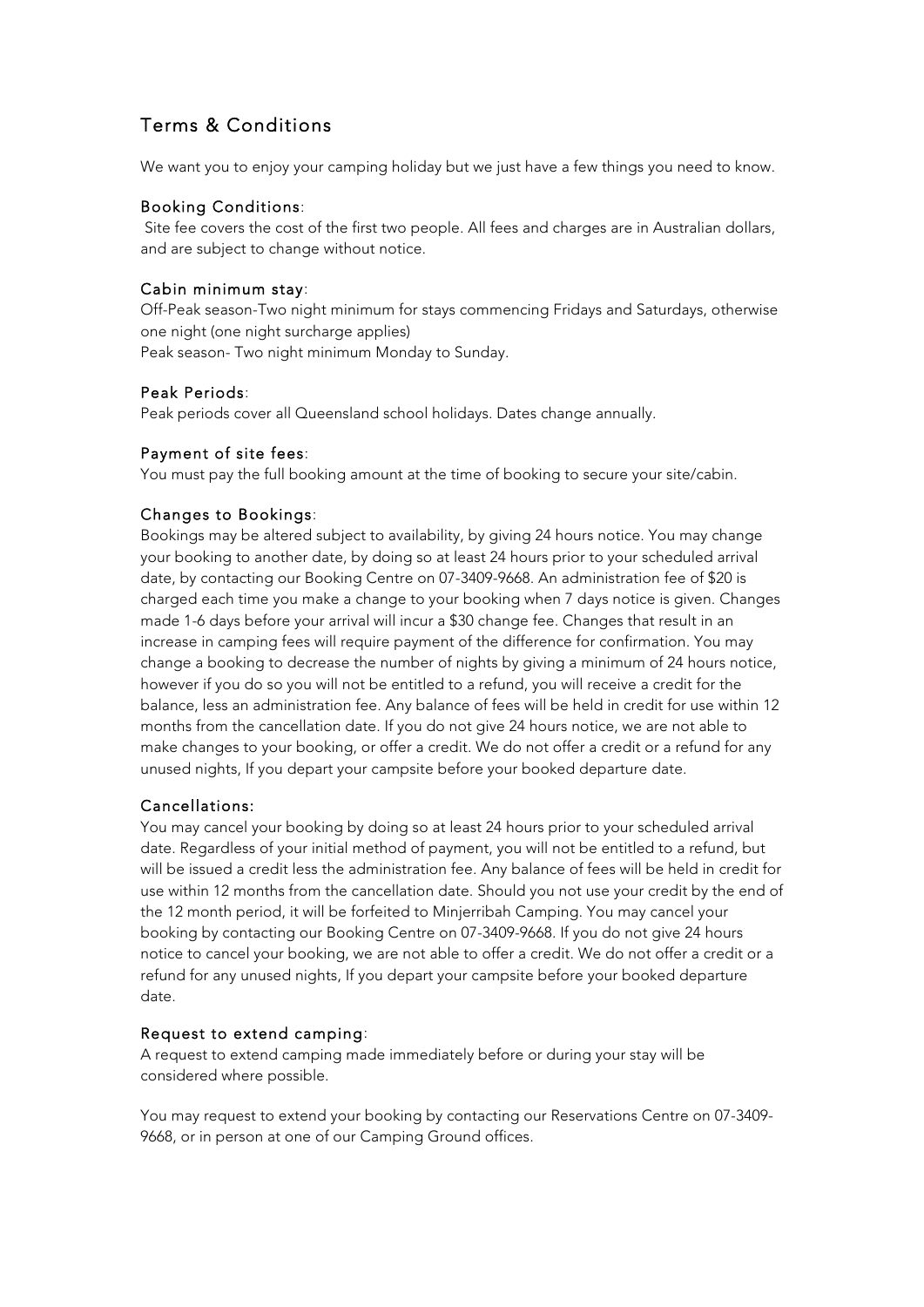#### Extreme Situations:

In the event that access to our Camping Grounds is prevented by weather extremes or emergency situations, or if facilities are closed for all or part of the camping permit period, we will at no additional cost, offer alternative camping for the unused balance of your stay, within the next 12 months from the first day of your booking. If the alternative is unavailable or unacceptable, we will refund the payment for the unused balance of your stay in full.

#### Reservations Centre Booking:

Please contact our Reservations Centre on 07-3409-9668 regarding changes to your stay. You will need to provide your Reservation Number located at the top of your booking to make any changes to your booking. Your Reservation Number is confidential and should only be given to Minjerribah Camping staff or your travel agent.

# Internet Booking:

You can Book online at www.minjerribahcamping.com.au. Contact the reservation office on 07 3409 9668 to make any changes to online bookings.

Booking Agents: If you purchase camping on a third party website, or from a Booking Agent, any query regarding the purchase, or any refund request, must be referred to the website on which you made the purchase, or the Booking Agent who sold you the camping permit and/or accommodation.

Refunds: In the unlikely event that Minjerribah Camping is unable to provide a site or cabin on the date listed on your confirmation documents, you will be offered an alternative site or cabin, or alternate dates. If no suitable arrangements for alternate accommodation or dates can be made, you may be offered a full or part refund in recognition of the change to your booking.

We reserve the right to reject a claim for a refund based on circumstances outside of our control including: Unfavourable or unpleasant weather conditions before or during the camping or other activity. Personal decisions to change visit plans. Personal decisions to arrive some time after the permit start date or leave before the permit end date. The failure of a person or group to obtain a transport booking or the failure of their chosen transport to operate. Ill health or sickness not of a life-threatening nature.

# Claims for refunds:

All claims must be made in writing either by email to info@minjerribahcamping.com.au or by mail to: Minjerribah Camping, P.O. Box 160, Dunwich, North Stradbroke Island, Qld, 4183 When a claim is made in writing and sent by post, the date of claim will be when the claim was received.

# Early Departure:

Campers who leave the Parks early, or do not arrive on their scheduled arrival day will not be entitled to a refund or credit. At the discretion of Management, and on compassionate grounds only, customers may receive a credit to return in an off peak period in the event of adverse weather. Such requests must be made in writing.

# Booking confirmation and booking numbers:

When you book & pay for camping on our website you will have your confirmation sent to you by email. In this email you will receive a booking number confirming that your camping has been booked and paid for. We will use this number to confirm your stay in our Camping